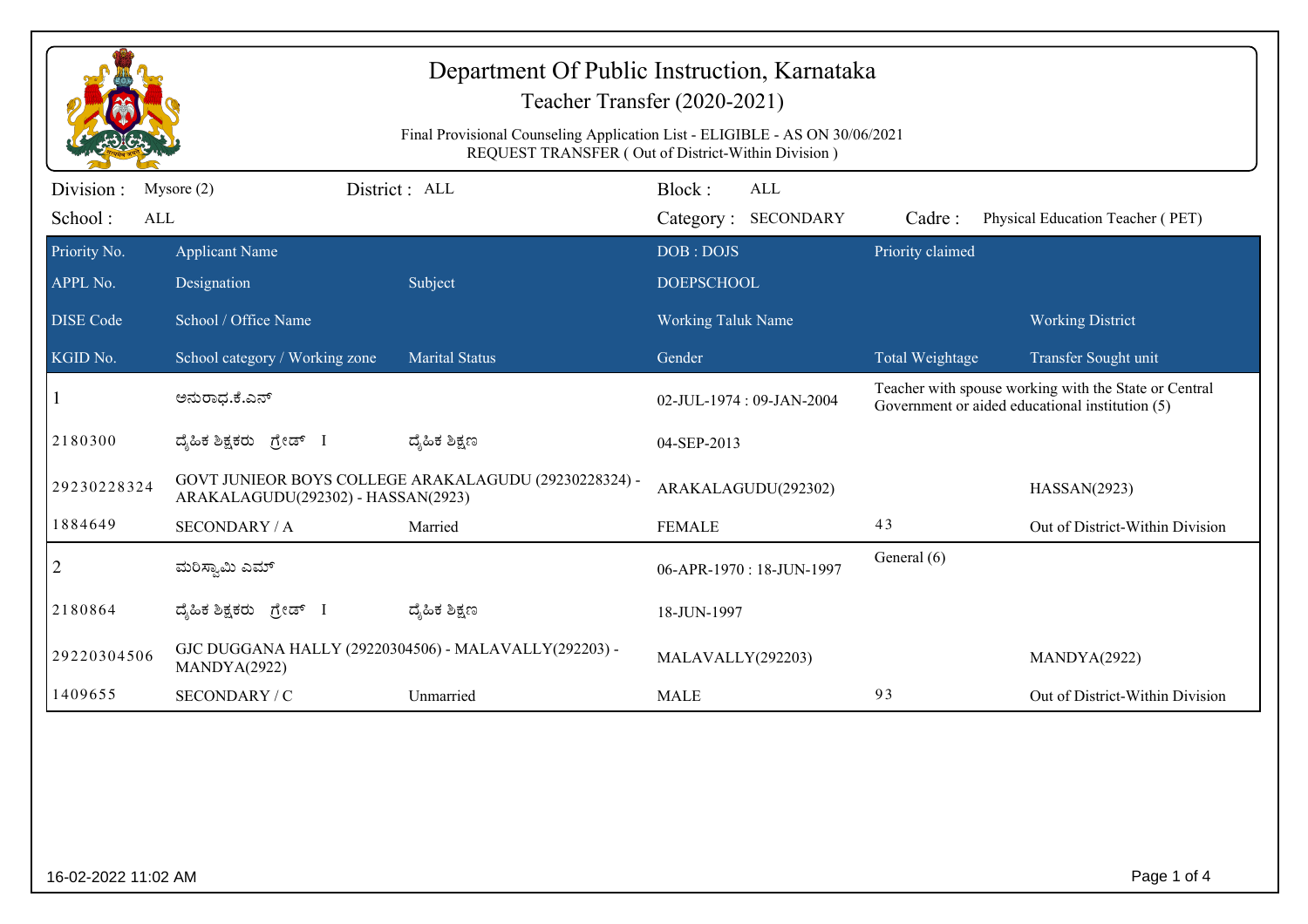| Department Of Public Instruction, Karnataka<br>Teacher Transfer (2020-2021)<br>Final Provisional Counseling Application List - ELIGIBLE - AS ON 30/06/2021<br>REQUEST TRANSFER (Out of District-Within Division) |                                                                                    |                       |                         |                            |                  |                                  |
|------------------------------------------------------------------------------------------------------------------------------------------------------------------------------------------------------------------|------------------------------------------------------------------------------------|-----------------------|-------------------------|----------------------------|------------------|----------------------------------|
| Division :<br>School:<br>ALL                                                                                                                                                                                     | Mysore $(2)$                                                                       | District: ALL         | Block:                  | ALL<br>Category: SECONDARY | Cadre:           | Physical Education Teacher (PET) |
| Priority No.                                                                                                                                                                                                     | <b>Applicant Name</b>                                                              |                       | DOB: DOJS               |                            | Priority claimed |                                  |
| APPL No.                                                                                                                                                                                                         | Designation                                                                        | Subject               | <b>DOEPSCHOOL</b>       |                            |                  |                                  |
| <b>DISE Code</b>                                                                                                                                                                                                 | School / Office Name                                                               |                       | Working Taluk Name      |                            |                  | <b>Working District</b>          |
| KGID No.                                                                                                                                                                                                         | School category / Working zone                                                     | <b>Marital Status</b> | Gender                  |                            | Total Weightage  | Transfer Sought unit             |
| 3                                                                                                                                                                                                                | ರಾಜಶೇಖರ್ ಹೆಚ್ ಎಂ                                                                   |                       |                         | 26-AUG-1964: 08-NOV-1997   | General (6)      |                                  |
| 2180353                                                                                                                                                                                                          | ದೈಹಿಕ ಶಿಕ್ಷಕರು ಗ್ರೇಡ್ I                                                            | ದ್ಮಹಿಕ ಶಿಕ್ಷಣ         | 19-MAR-2010             |                            |                  |                                  |
| 29220605703                                                                                                                                                                                                      | GHS HIREMARALI (29220605703) - PANDAVAPURA(292206) -<br>MANDYA(2922)               |                       | PANDAVAPURA(292206)     |                            | MANDYA(2922)     |                                  |
| 1339149                                                                                                                                                                                                          | <b>SECONDARY / B</b>                                                               | Married               | 66<br><b>MALE</b>       |                            |                  | Out of District-Within Division  |
| 4                                                                                                                                                                                                                | ನಾಗಣ್ಣ ಎಸ್                                                                         |                       |                         | 01-DEC-1974: 22-NOV-1999   | General (6)      |                                  |
| 2185503                                                                                                                                                                                                          | ದೈಹಿಕ ಶಿಕ್ಷಕರು ಗ್ರೇಡ್ I                                                            | ದ್ಯೆಹಿಕ ಶಿಕ್ಷಣ        | 30-AUG-2012             |                            |                  |                                  |
| 29270100403                                                                                                                                                                                                      | GHS BADANAGUPPE (29270100403) - CHAMARAJA NAGAR(292701)<br>- CHAMARAJANAGARA(2927) |                       | CHAMARAJA NAGAR(292701) |                            |                  | CHAMARAJANAGARA(2927)            |
| 1839759                                                                                                                                                                                                          | <b>SECONDARY / B</b>                                                               | Married               | <b>MALE</b>             |                            | 63               | Out of District-Within Division  |
|                                                                                                                                                                                                                  |                                                                                    |                       |                         |                            |                  |                                  |
| Page 2 of 4<br>16-02-2022 11:02 AM                                                                                                                                                                               |                                                                                    |                       |                         |                            |                  |                                  |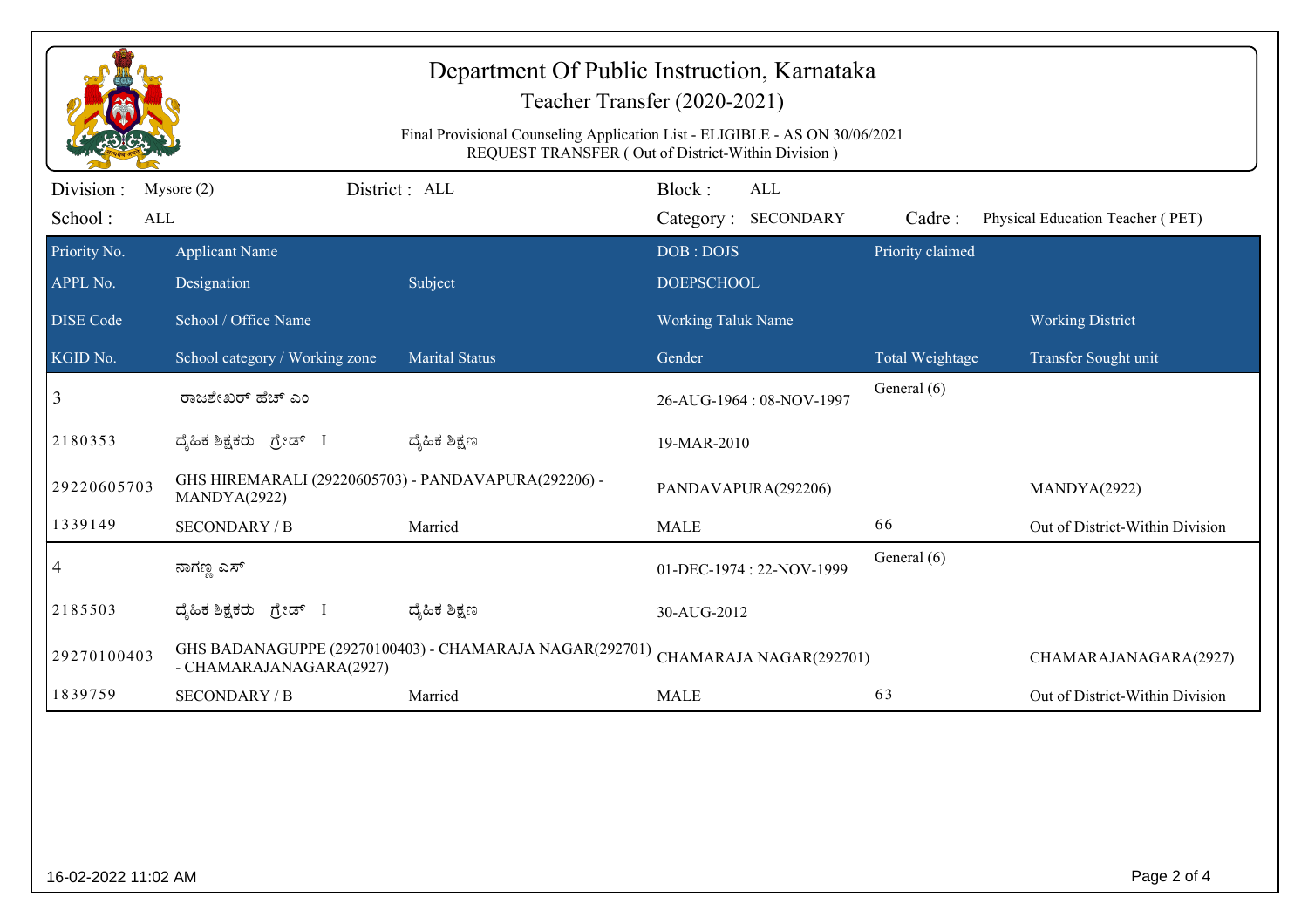|                            | Department Of Public Instruction, Karnataka<br>Teacher Transfer (2020-2021)<br>Final Provisional Counseling Application List - ELIGIBLE - AS ON 30/06/2021<br>REQUEST TRANSFER (Out of District-Within Division) |                       |                           |                  |                                  |  |  |
|----------------------------|------------------------------------------------------------------------------------------------------------------------------------------------------------------------------------------------------------------|-----------------------|---------------------------|------------------|----------------------------------|--|--|
| Division :<br>Mysore $(2)$ | District: ALL                                                                                                                                                                                                    |                       | Block:<br>ALL             |                  |                                  |  |  |
| School:<br>ALL             |                                                                                                                                                                                                                  |                       | Category: SECONDARY       | Cadre:           | Physical Education Teacher (PET) |  |  |
| Priority No.               | <b>Applicant Name</b>                                                                                                                                                                                            |                       | DOB: DOJS                 | Priority claimed |                                  |  |  |
| APPL No.                   | Designation                                                                                                                                                                                                      | Subject               | <b>DOEPSCHOOL</b>         |                  |                                  |  |  |
| <b>DISE Code</b>           | School / Office Name                                                                                                                                                                                             |                       | <b>Working Taluk Name</b> |                  | <b>Working District</b>          |  |  |
| KGID No.                   | School category / Working zone                                                                                                                                                                                   | <b>Marital Status</b> | Gender                    | Total Weightage  | Transfer Sought unit             |  |  |
| 5                          | ಮಾದೇಶ ಎಂ                                                                                                                                                                                                         |                       | 10-MAR-1979: 27-JAN-2004  | General (6)      |                                  |  |  |
| 2180252                    | ದ್ಯಹಿಕ ಶಿಕ್ಷಕರು <i>ಗ್ರೇ</i> ಡ್ I                                                                                                                                                                                 | ದ್ಮಹಿಕ ಶಿಕ್ಷಣ         | 20-JUN-2006               |                  |                                  |  |  |
| 29220801903                | GHS B. HOSURU (29220801903) - MANDYA NORTH(292208) -<br>MANDYA(2922)                                                                                                                                             |                       | MANDYA NORTH(292208)      |                  | MANDYA(2922)                     |  |  |
| 1812991                    | SECONDARY / C                                                                                                                                                                                                    | Married               | <b>MALE</b>               | 63               | Out of District-Within Division  |  |  |
| 6<br>ರಮೇಶ                  |                                                                                                                                                                                                                  |                       | 01-JUN-1971: 25-JAN-2006  | General (6)      |                                  |  |  |
| 2179118                    | ದೈಹಿಕ ಶಿಕ್ಷಕರು ಗ್ರೇಡ್ I                                                                                                                                                                                          | ದ್ಮೆಹಿಕ ಶಿಕ್ಷಣ        | 05-SEP-2015               |                  |                                  |  |  |
| 29230617802                | GHS THATTEKERE BORE (29230617802) -<br>HOLENARASIPURA(292306) - HASSAN(2923)                                                                                                                                     |                       | HOLENARASIPURA(292306)    |                  | HASSAN(2923)                     |  |  |
| 2000269                    | <b>SECONDARY / B</b>                                                                                                                                                                                             | Married               | <b>MALE</b>               | 36               | Out of District-Within Division  |  |  |